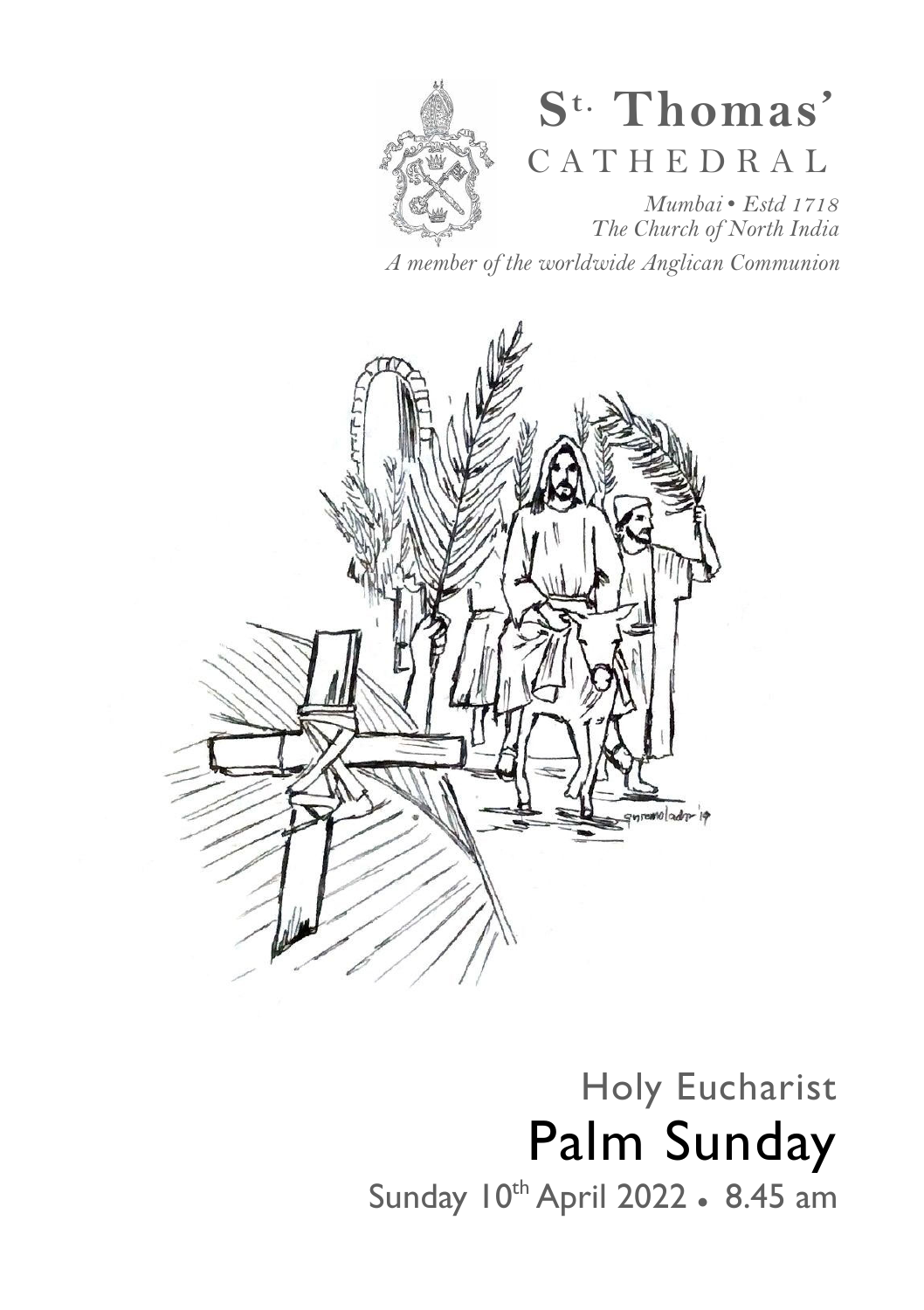### **Welcome to St Thomas' Cathedral for this service**

*The Passion of our Lord Jesus Christ: Palm Sunday* 

Today's worship begins with glad shouts of "Hosanna!" and moves to shouts of "Crucify him!" We journey with Jesus as he is welcomed in triumph upon entering Jerusalem and then is utterly rejected and crucified at Golgotha outside the gates of the city. We enter Holy Week today with prayers, music, and ceremonies that would be recognized by ancient pilgrims to Jerusalem walking the way of the cross.

This is not merely the story of Jerusalem two thousand years ago—it is our story, too. We have a part in this great act by which God redeems the whole of creation through Jesus Christ. Today we are part of the passion of Christ and through it we see the reality of God's saving action in our lives. Hosanna means "save us." The jarring intersection of triumph and defeat encompassed in this worship shows us that when the power of self and the powers of this world fail utterly it is in this humble, frail Jesus of Nazareth that the power of God is revealed. We shout hosanna not knowing what it will bring. It brings the cross, at once a terrible death and a throne of mercy for us. We are the children whom God so loved that the only Son was sent to live and die as one of us. There is no moment of defeat, of alienation, of brokenness, or even of death itself that can keep God from us.

*Follow the readings and the Order of Service for the Lord's Supper in The Book of Common Prayer (refer page numbers)*.

*Hymns can be found in the English Hymnal*.

For your safety please respect others and give one another space. ▼ Please use face covering at all times during the service. ▼ Please use **hand sanitiser** on the way in and out. ▼ Please take this order of service with you

to reflect on the prayers and readings and as a reminder of your visit.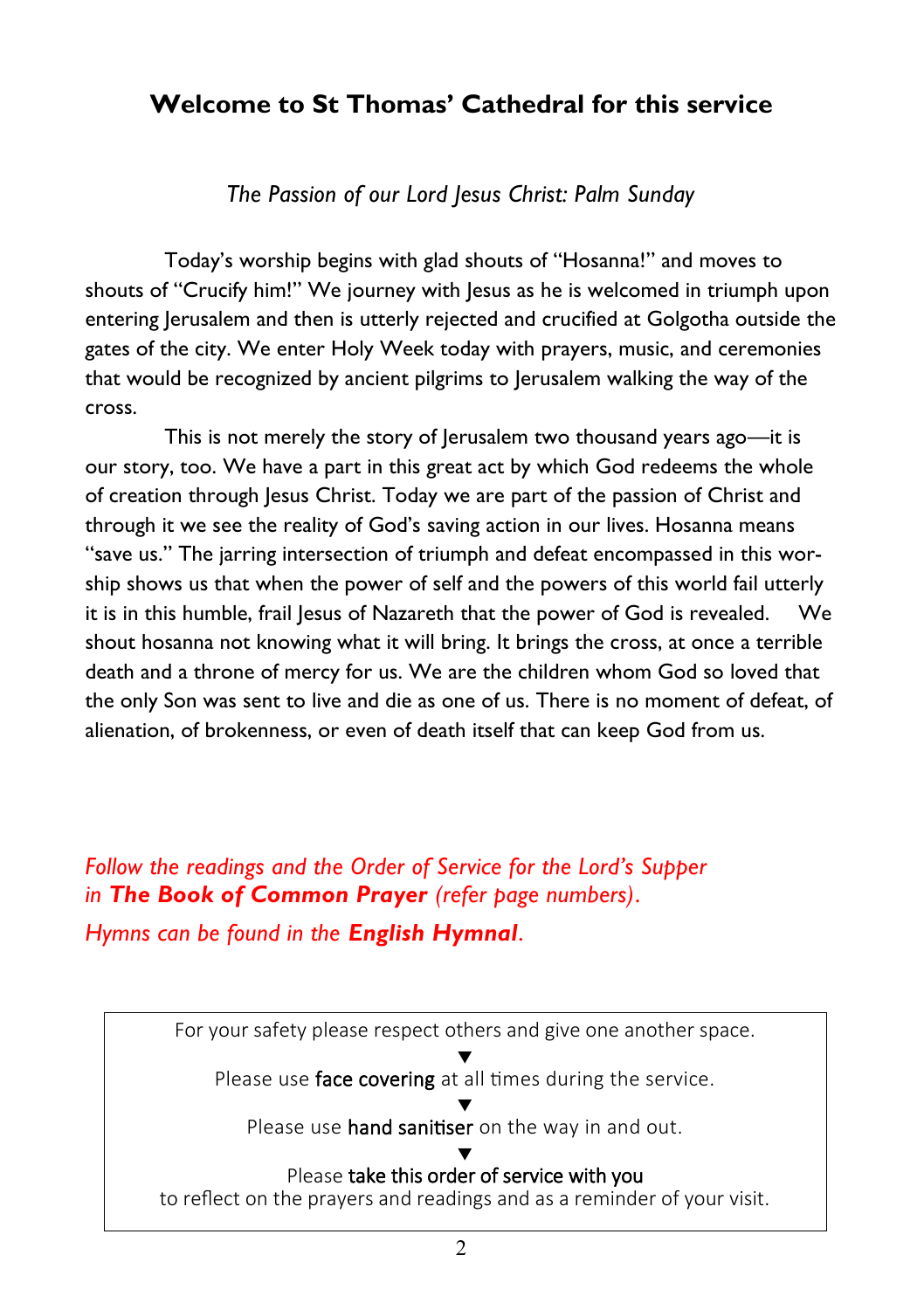## Order of Service

The congregation is asked to join in all text printed in **bold**.

## The Gathering

### Voluntary

'Valet will ich dir geben' (Farewell, I gladly bid thee) J. S. Bach, *BWV* 735 (1685 - 1750)

*All keep silence and prepare for worship.* 

Welcome

*All STAND.* 

### Commemoration of the Lord's entry into Jerusalem

*All repeat after the Cantor.* 

### **Hosanna to the Son of David, the King of Israel. Blesséd is He who comes in the name of the Lord. Hosanna in the highest.**

 *Words:* St. Matthew 21. 9 *Music:* Harrison Oxley (1933 - 2009)

### *Presbyter* Blessèd is the One who comes in the name of the Lord: *All* **Peace in heaven and glory in the highest.**

#### *All turn and face the West Door.*

Dear brothers and sisters in Christ, during Lent we have been preparing by works of love and self-sacrifice for the celebration of our Lord's death and resurrection.

Today we come together to begin this solemn celebration in union with the Church throughout the world. Christ enters his own city to complete his work as our Saviour, to suffer, to die, and to rise again.

Let us go with him in faith and love, so that, united with him in his sufferings, we may share his risen life.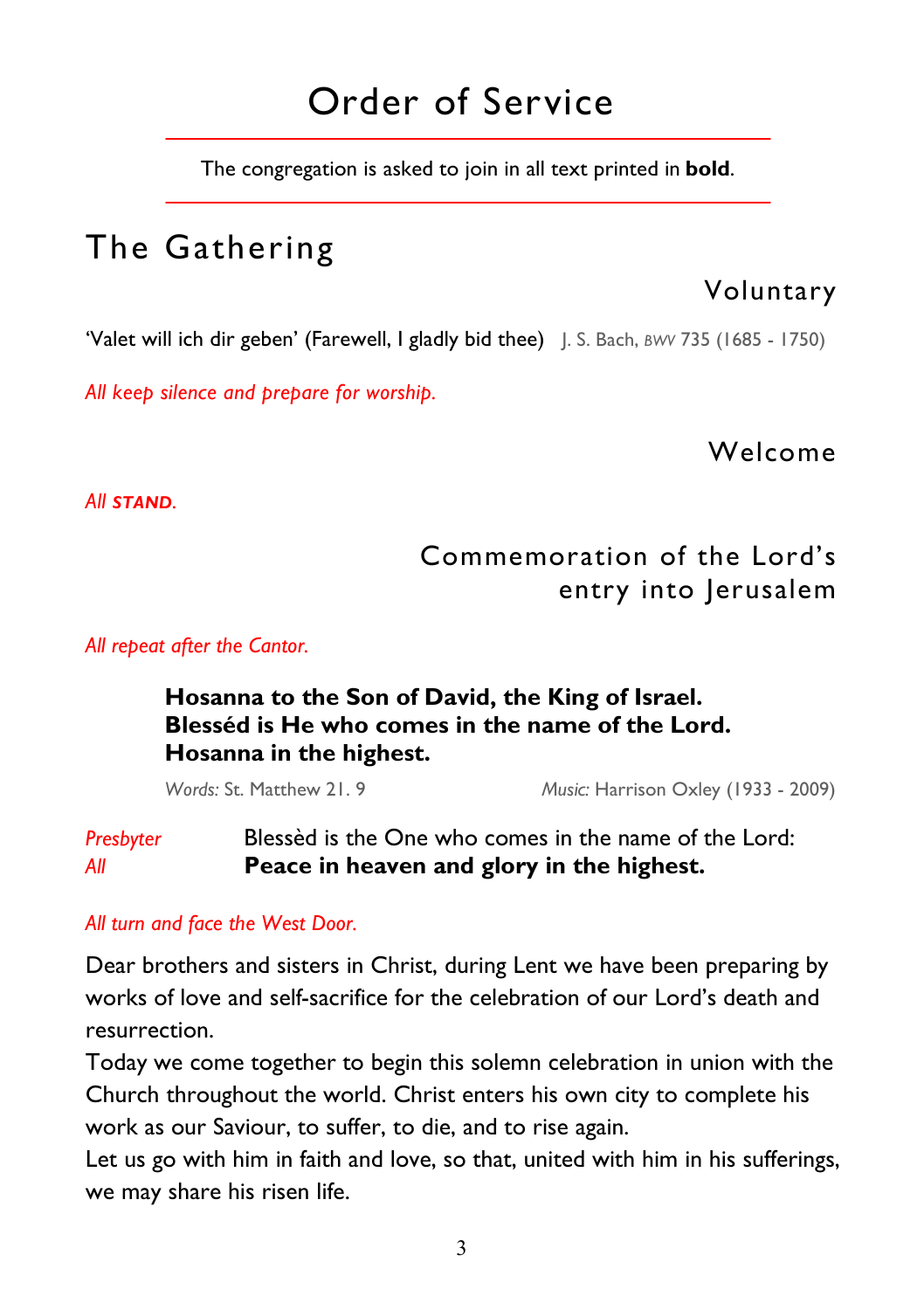God our Saviour, whose Son Jesus Christ entered Jerusalem as Messiah to suffer and to die; † bless these palms, that they may be for us signs of his victory and grant that we who bear them in his name may ever hail him as our King, and follow him in the way that leads to eternal life; who lives and reigns with you, in the unity of the Holy Spirit, now and for ever. **Amen.** 

*The congregation follows the choir and makes it way to the porch for the procession. Carry this service booklet with you.* 

*All join in singing.* 

**Make way, make way, for Christ the King in splendour arrives; fling wide the gates and welcome him into your lives.** 

*Make way! Make way! For the King of kings! Make way! Make way! And let his Kingdom in!* 

**He comes the broken hearts to heal, the prisoners to free. the deaf shall hear, the lame shall dance, the blind shall see.** 

> Graham Kendrick (b. 1950) arr. David Peacock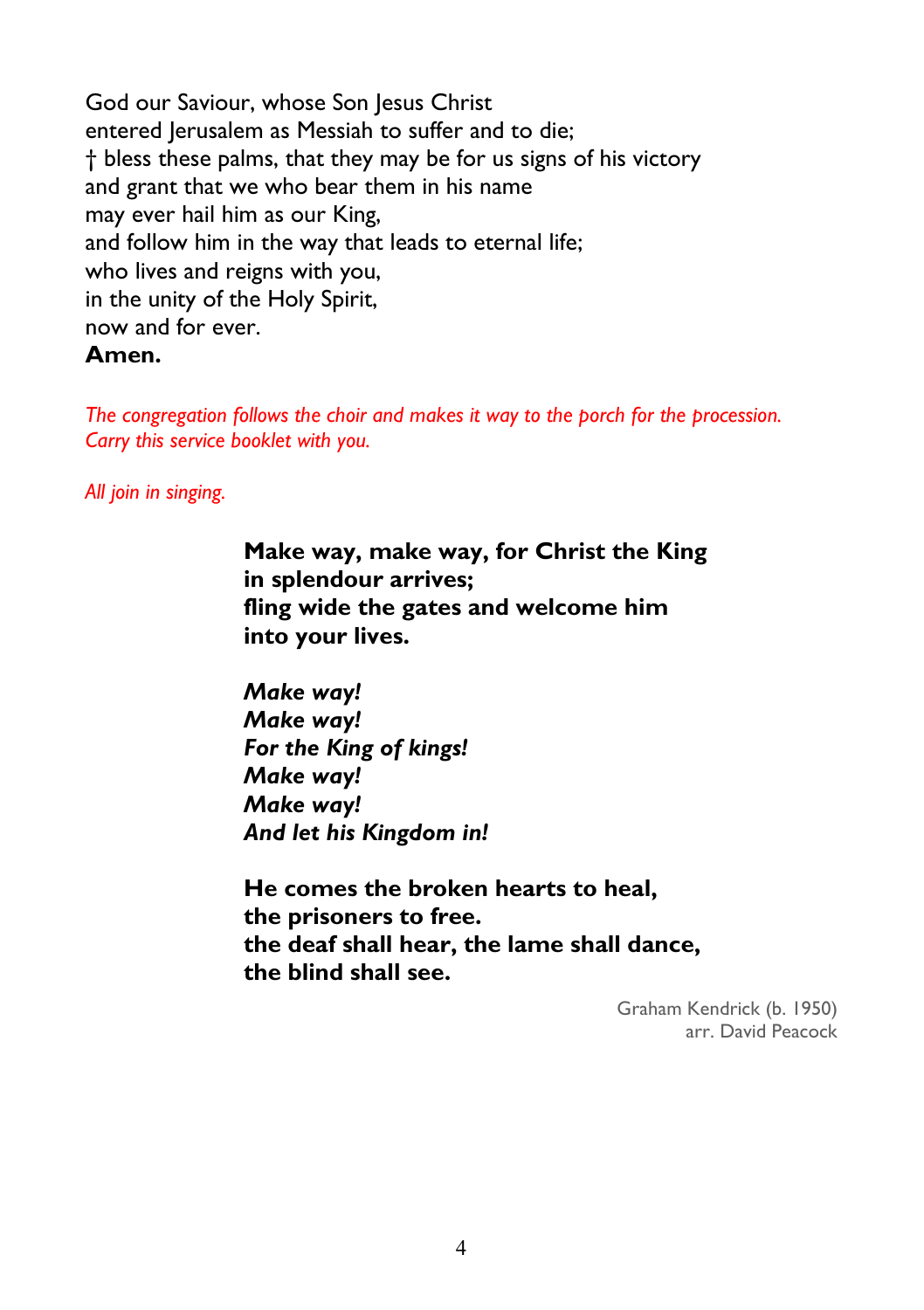### The Palm Gospel *Mark 11. 1 - 11*

The Gospel of our Lord Jesus Christ according to Mark. **Glory to you, O Lord.** 

When Jesus and his disciples were approaching Jerusalem, at Bethphage and Bethany, near the Mount of Olives, Jesus sent two of his disciples and said to them, 'Go into the village ahead of you, and immediately as you enter it, you will find tied there a colt that has never been ridden; untie it and bring it. If anyone says to you, Why are you doing this? just say this, The Lord needs it and will send it back here immediately.' They went away and found a colt tied near a door, outside in the street. As they were untying it, some of the bystanders said to them, 'What are you doing, untying the colt?' They told them what Jesus had said; and they allowed them to take it. Then they brought the colt to Jesus and threw their cloaks on it; and he sat on it. Many people spread their cloaks on the road, and others spread leafy branches that they had cut in the fields. Then those who went ahead and those who followed were shouting,

'Hosanna!

 Blessed is the one who comes in the name of the Lord! Blessed is the coming kingdom of our ancestor David! Hosanna in the highest heaven!'

Then he entered Jerusalem and went into the temple; and when he had looked around at everything, as it was already late, he went out to Bethany with the twelve.

This is the Gospel of the Lord. **Praise to you, O Christ.**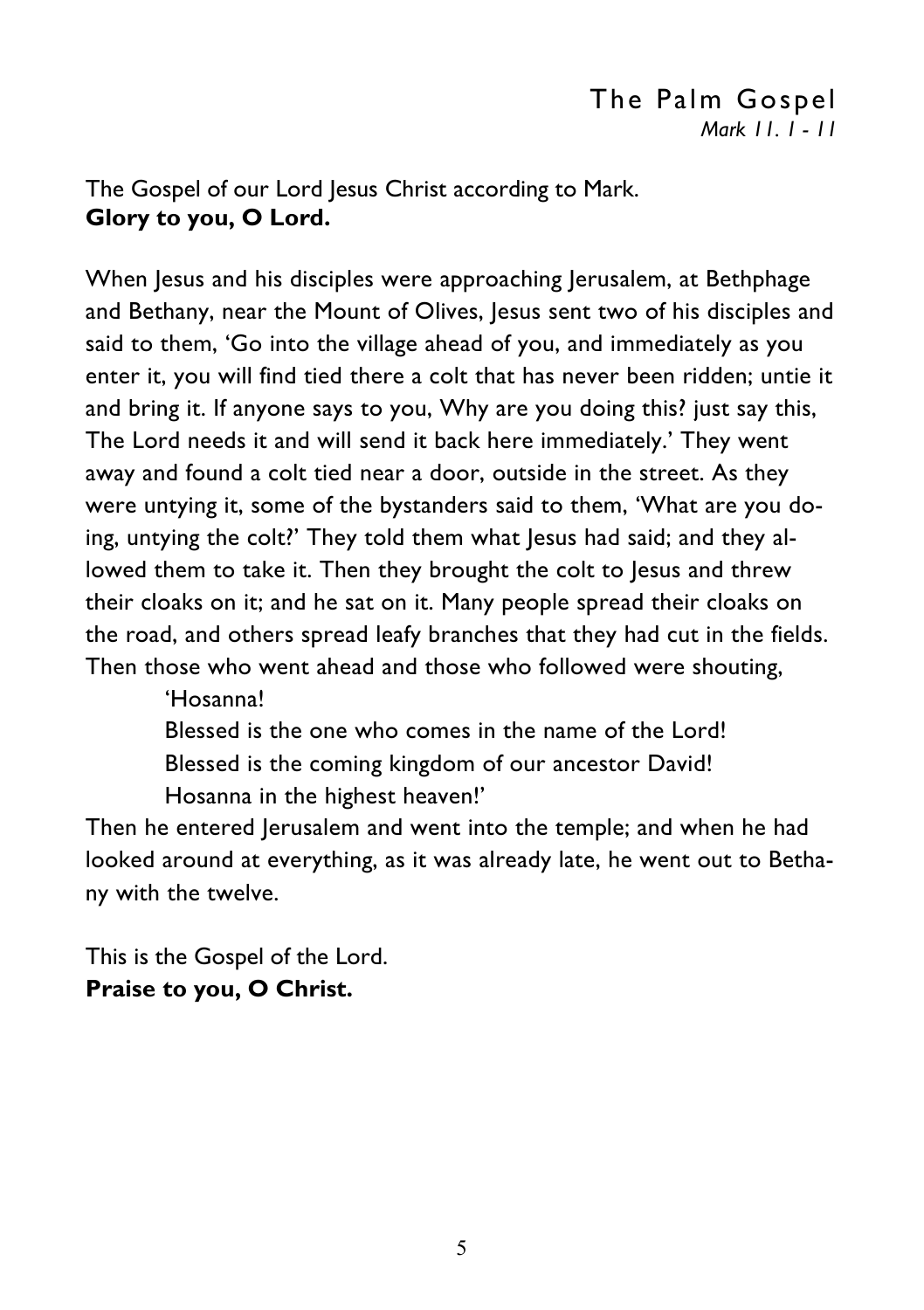Let us go forth praising Jesus our Messiah. **Hosanna in the highest.** 

### Hymn at the Procession

 *All glory, laud, and honour, To Thee, Redeemer, King, To whom the lips of children Made sweet hosannas ring.* 

- <sup>2</sup> **Thou art the King of Israel, Thou David's royal Son, Who in the Lord's name comest, The King and Blessèd One.**
- <sup>3</sup> **The company of Angels Are praising Thee on high, And mortal men and all things Created make reply.**
- <sup>4</sup>**The people of the Hebrews With palms before Thee went; Our praise and prayer and anthems Before Thee we present.**
- <sup>5</sup> **To Thee, before Thy passion, They sang their hymns of praise; To Thee, now high exalted, Our melody we raise.**
- <sup>6</sup>**Thou didst accept their praises; Accept the prayers we bring, Who in all good delightest, Thou good and gracious King.**

Words: Theodulph of Orleans (750 - 821); *Tune:* ST THEODULPH trans. by John Mason Neale (VALET WILL ICH DIR GEBEN)

 Melchior Teschner c. 1613; harmonised by J. S. Bach

#### *All take their places.*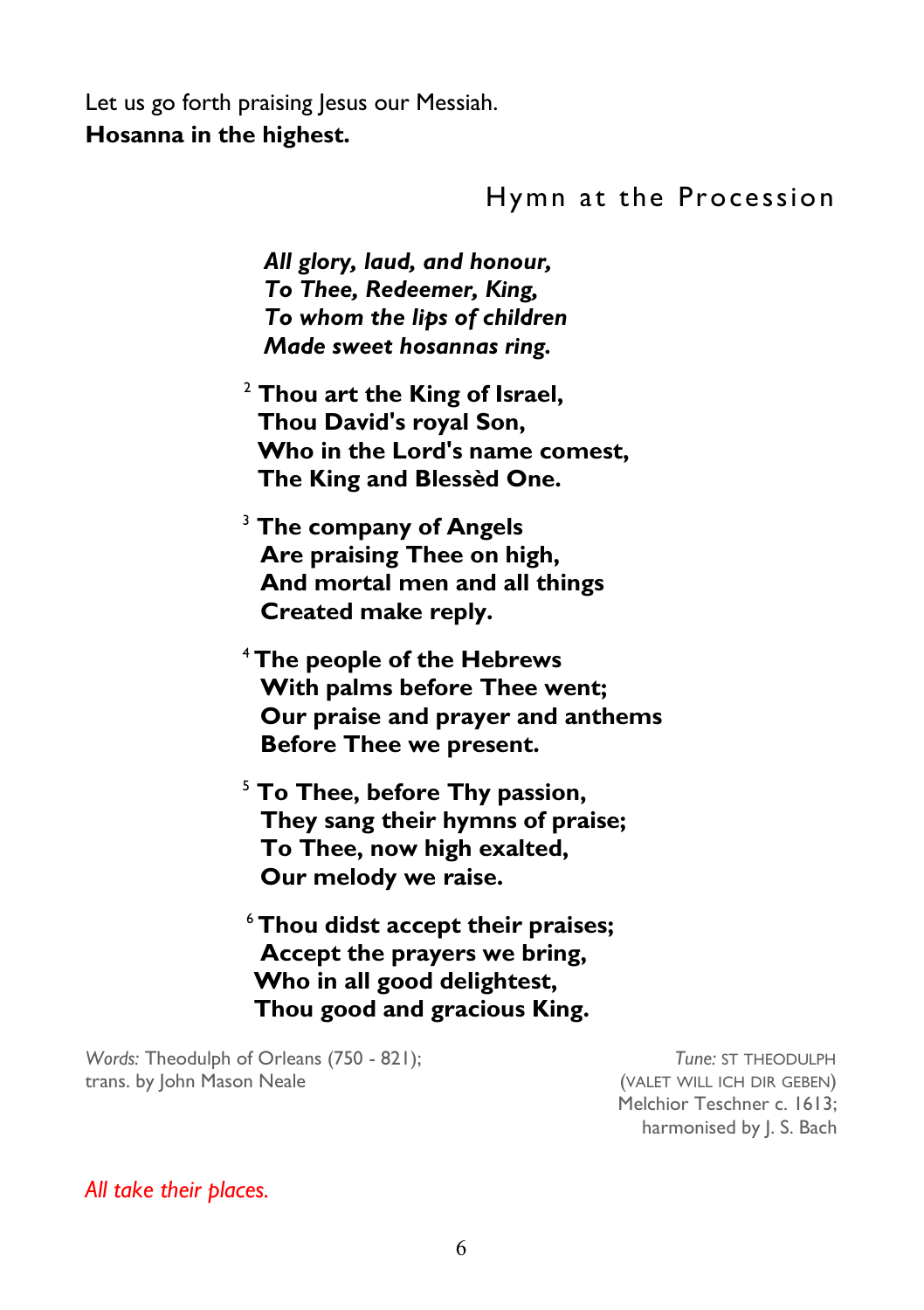**Stand up! – stand up for Jesus! Ye soldiers of the Cross; Lift high his royal banner, It must not suffer loss. From victory unto victory His army he shall lead, Till every foe is vanquished, And Christ is Lord indeed.** 

2  **Stand up! – stand up for Jesus! The strife will not be long; This day the noise of battle, The next the victor's song. To him that overcometh A crown of life shall be; He with the King of Glory Shall reign eternally.** 

*Words:* G. Duffield (1818 - 88) *Tune:* MORNING LIGHT

G. J. Webb (1803 - 87)

All *SIT.* 

## The Liturgy of the Word

The Collects for the Day | *Page 458 & Page 445 Read by the Presbyter* 

Old Testament Reading | *Page 459* 

A reading from the Book of the Prophet Zechariah 9. 9 -12

*At the conclusion of the reading:*  This is the word of the Lord. *All* **Thanks be to God***.*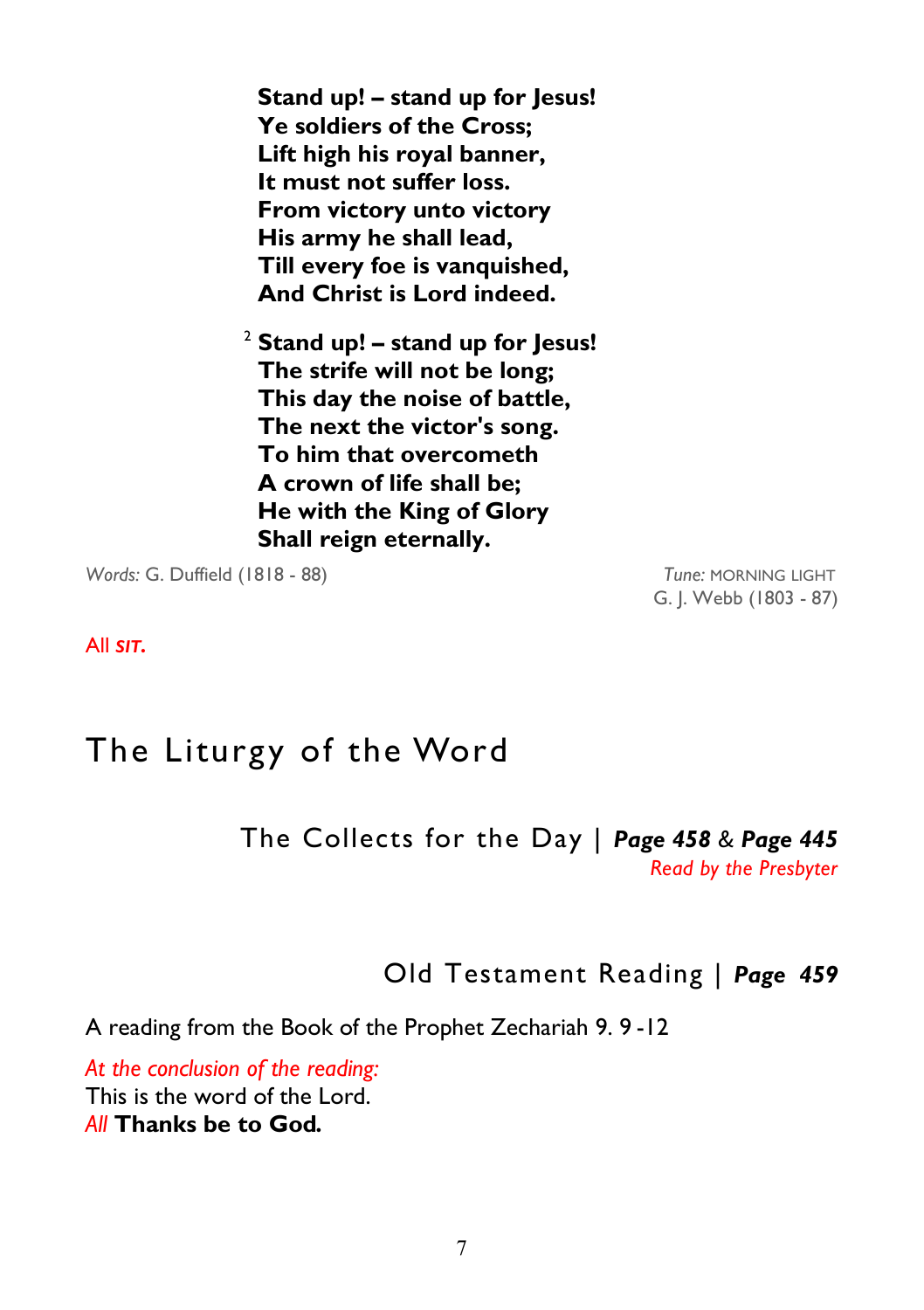Psalm 57*.* 1 - 6 ● *Miserere mei, Deus* 

 BE merciful unto me, O God, be merciful unto me, for my soul trusteth in thee : and under the shadow of thy wings shall be my refuge, until this tyranny be over-past.

- $2$  I will call unto the most high God : even unto the God that shall perform the cause which I have in hand.
- $3$  He shall send from heaven : and save me from the reproof of him that would eat me up.
- 4 God shall send forth his mercy and truth : my soul is among lions.
- $5$  And I lie even among the children of men, that are set on fire : whose teeth are spears and arrows, and their tongue a sharp sword.
- $^{\circ}$  Set up thyself, O God, above the heavens : and thy glory above all the earth.

| All <b>STAND.</b> | Glory be to the Father, and to the Son,                |
|-------------------|--------------------------------------------------------|
|                   | and to the Holy Ghost;                                 |
|                   | as it was in the beginning, is now, and ever shall be: |
|                   | world without end. Amen.                               |

*Please be SEATED.* 

### The Epistle | *Page 459*

A reading from the letter of Paul to the Philippians 2. 5 - 11

*At the conclusion of the reading:*  This is the word of the Lord. *All* **Thanks be to God***.* 

*All STAND and join in singing the gradual hymn.* 

### Gradual Hymn | *# 99*

**Glory be to lesus Tune:** CASWALL *v.v. 1, 2, 3 and 7* 

*Remaing STANDING for the reading of the Passion of our Lord.*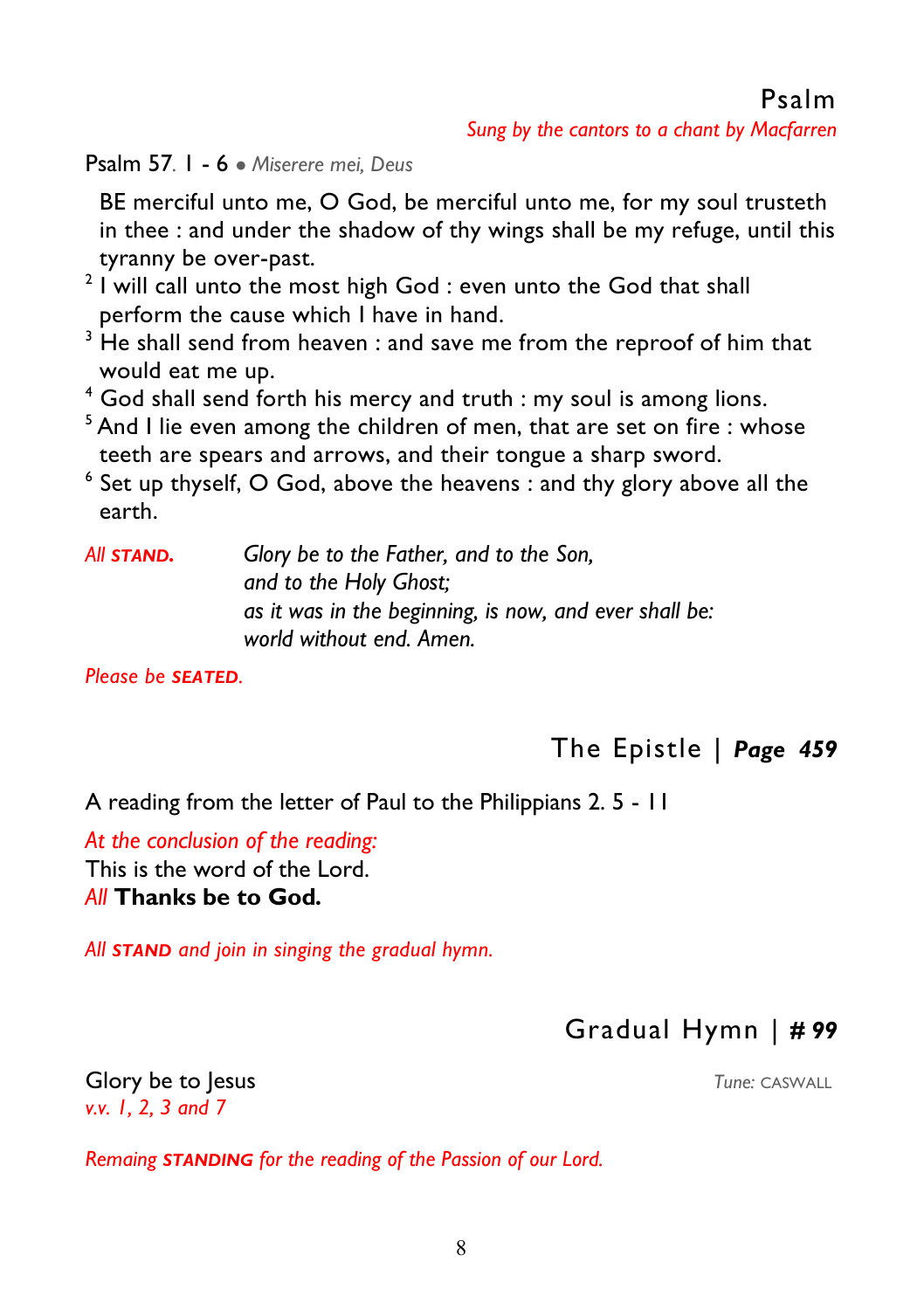### The Passion of our Lord

| <b>Narrator</b>                | The Passion of our Lord Jesus Christ, according to Mark.                                                                                                                                                                                                                                                                                                                                                                                                     |  |  |  |
|--------------------------------|--------------------------------------------------------------------------------------------------------------------------------------------------------------------------------------------------------------------------------------------------------------------------------------------------------------------------------------------------------------------------------------------------------------------------------------------------------------|--|--|--|
|                                | And as soon as it was morning, the chief priests held a<br>consultation with the elders and scribes and the whole<br>council. They bound Jesus, led him away, and handed him<br>over to Pilate. Pilate asked him,                                                                                                                                                                                                                                            |  |  |  |
| Pilate                         | 'Are you the King of the Jews?'                                                                                                                                                                                                                                                                                                                                                                                                                              |  |  |  |
| <b>Jesus</b>                   | 'You say so.'                                                                                                                                                                                                                                                                                                                                                                                                                                                |  |  |  |
| <b>Narrator</b>                | Then the chief priests accused him of many things. Pilate<br>asked him again, Pilate 'Have you no answer? See how many<br>charges they bring against you.'                                                                                                                                                                                                                                                                                                   |  |  |  |
| <b>Narrator</b>                | But Jesus made no further reply, so that Pilate was amazed.<br>Now at the festival he used to release a prisoner for them,<br>anyone for whom they asked. Now a man called Barabbas<br>was in prison with the rebels who had committed murder<br>during the insurrection. So the crowd came and began to<br>ask Pilate to do for them according to his custom. Then he<br>answered them, Pilate 'Do you want me to release for you<br>the King of the Jews?' |  |  |  |
| <b>Narrator</b>                | For he realized that it was out of jealousy that the chief<br>priests had handed him over. But the chief priests stirred up<br>the crowd to have him release Barabbas for them instead.<br>Pilate spoke to them again,                                                                                                                                                                                                                                       |  |  |  |
| Pilate                         | 'Then what do you wish me to do with the man you call the<br>King of the Jews?'                                                                                                                                                                                                                                                                                                                                                                              |  |  |  |
| Crowd (ALL)                    | 'Crucify him!'                                                                                                                                                                                                                                                                                                                                                                                                                                               |  |  |  |
| Pilate                         | 'Why, what evil has he done?'                                                                                                                                                                                                                                                                                                                                                                                                                                |  |  |  |
| Crowd (ALL)<br><b>Narrator</b> | 'Crucify him!'<br>So Pilate, wishing to satisfy the crowd, released Barabbas<br>for them; and after flogging Jesus, he handed him over to be<br>crucified. Then the soldiers led him into the courtyard of<br>the palace (that is, the governor's headquarters); and they<br>called together the whole cohort. And they clothed him in a                                                                                                                     |  |  |  |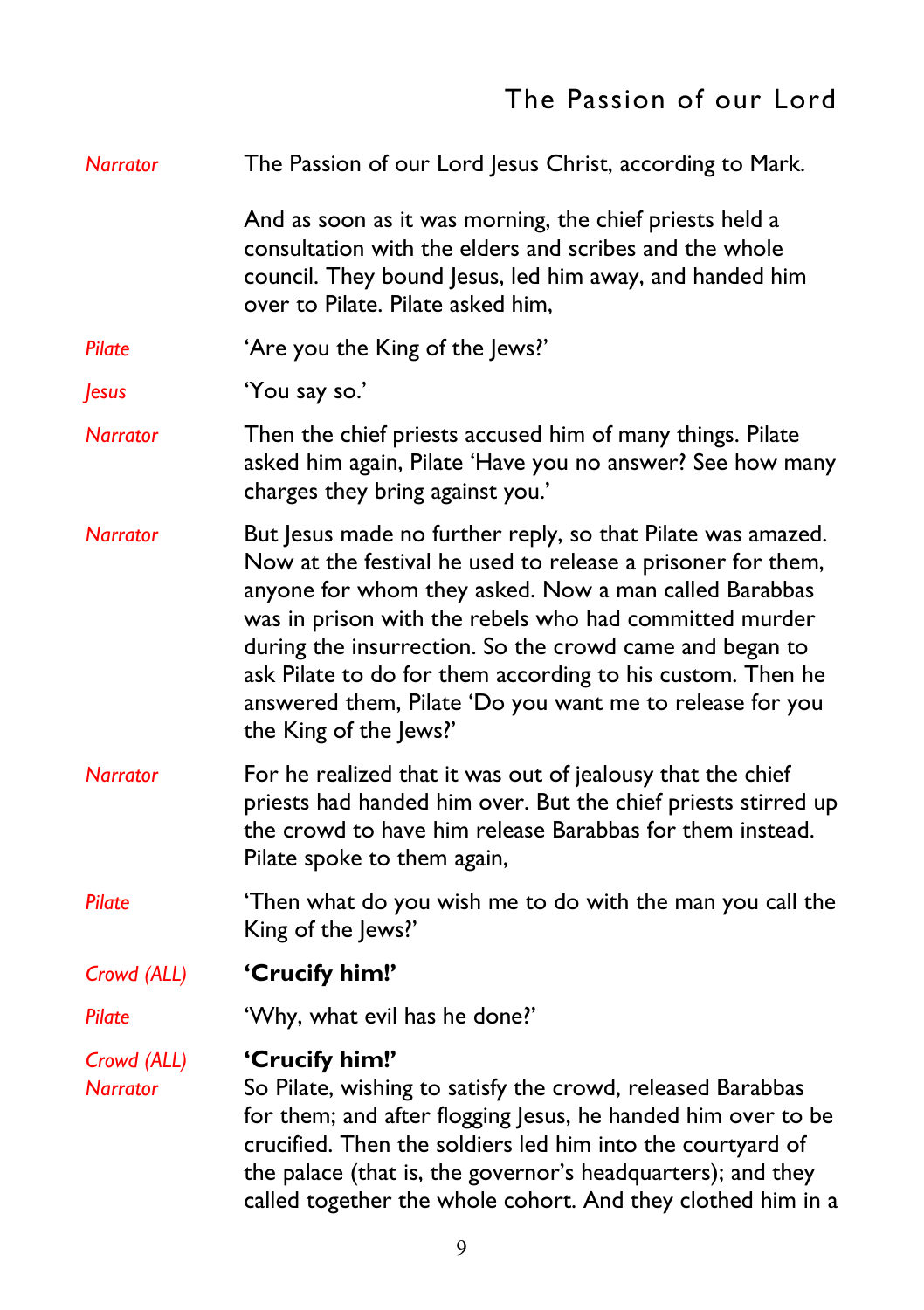purple cloak; and after twisting some thorns into a crown, they put it on him. And they began saluting him,

*Crowd (ALL)* **'Hail, King of the Jews!'** 

*Narrator* They struck his head with a reed, spat upon him, and knelt down in homage to him. After mocking him, they stripped him of the purple cloak and put his own clothes on him. Then they led him out to crucify him.

> They compelled a passer-by, who was coming in from the country, to carry his cross; it was Simon of Cyrene, the father of Alexander and Rufus. Then they brought Jesus to the place called Golgotha (which means the place of a skull). And they offered him wine mixed with myrrh; but he did not take it. And they crucified him, and divided his clothes among them, casting lots to decide what each should take.

> It was nine o'clock in the morning when they crucified him. The inscription of the charge against him read, 'The King of the Jews.' And with him they crucified two bandits, one on his right and one on his left. Those who passed by derided him, shaking their heads and saying,

*Crowd (ALL)* **'Aha! You who would destroy the temple and build it in three days, save yourself, and come down from the cross!'**

*Narrator* In the same way the chief priests, along with the scribes, were also mocking him among themselves and saying,

*Crowd (ALL)* **'He saved others; he cannot save himself. Let the Messiah, the King of Israel, come down from the cross now, so that we may see and believe.'** 

*Narrator* Those who were crucified with him also taunted him.

 When it was noon, darkness came over the whole land until three in the afternoon. At three o'clock lesus cried out with a loud voice,

Jesus 'Eloi, Eloi, lema sabachthani?'

*Narrator* which means, 'My God, my God, why have you forsaken me?' When some of the bystanders heard it, they said,

*Crowd (ALL)* **'Listen, he is calling for Elijah.'**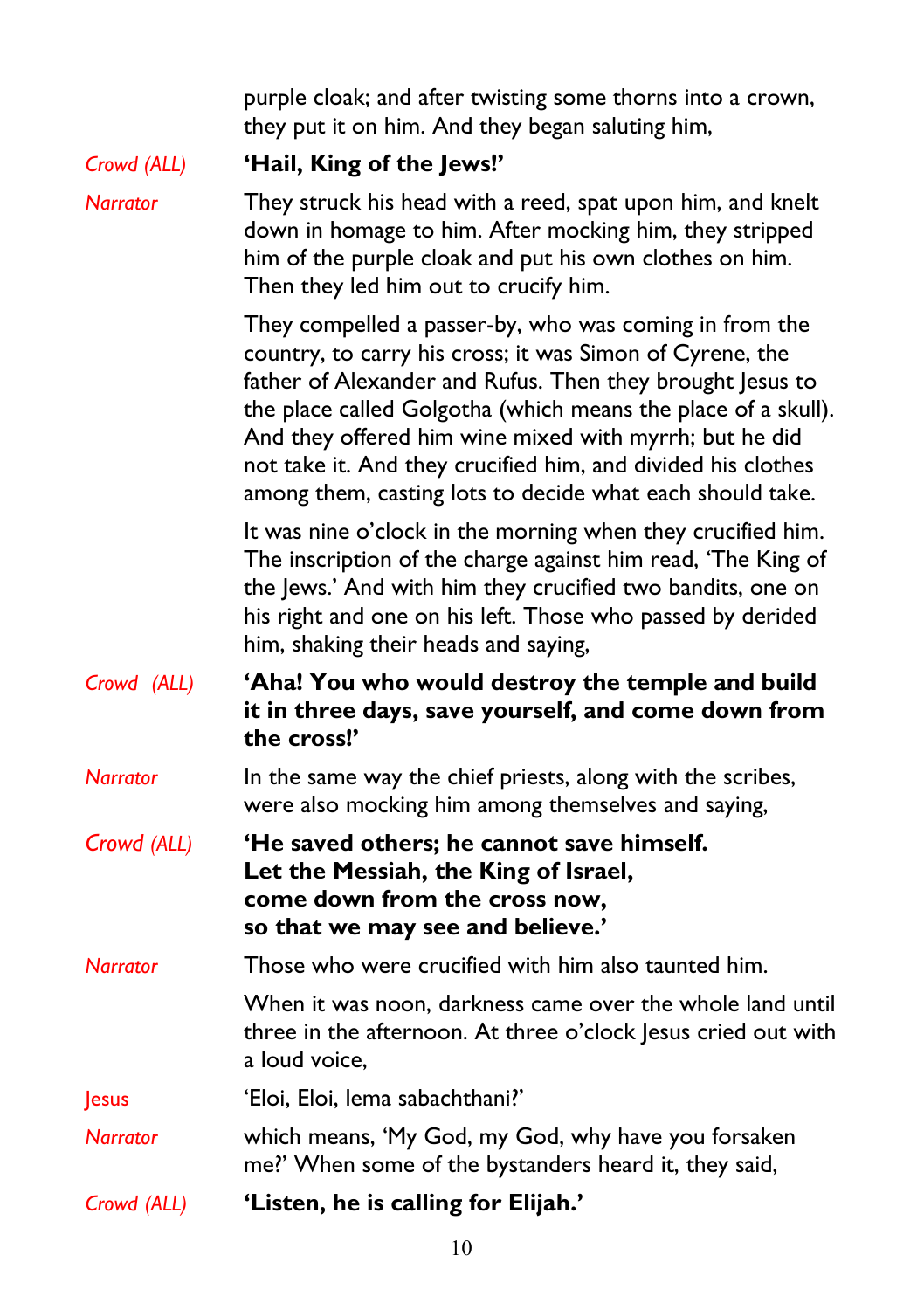| <b>Narrator</b>  | And someone ran, filled a sponge with sour wine, put it on<br>a stick, and gave it to him to drink, saying,                                                                                                                     |  |  |  |
|------------------|---------------------------------------------------------------------------------------------------------------------------------------------------------------------------------------------------------------------------------|--|--|--|
| <b>Bystander</b> | 'Wait, let us see whether Elijah will come to take him<br>down.'                                                                                                                                                                |  |  |  |
| <b>Narrator</b>  | Then Jesus gave a loud cry and breathed his last. And the<br>curtain of the temple was torn in two, from top to bottom.<br>Now when the centurion, who stood facing him, saw that<br>in this way he breathed his last, he said, |  |  |  |
| <b>Centurion</b> | 'Truly this man was God's Son!'                                                                                                                                                                                                 |  |  |  |

#### *All SIT and silence is kept.*

*All STAND and recite together.* 

The Apostles' Creed

**I believe in God, the Father Almighty, creator of heaven and earth: I believe in Jesus Christ, his only Son, our Lord. He was conceived by the power of the Holy Spirit, and born of the Virgin Mary. He suffered under Pontius Pilate, was crucified, died, and was buried. He descended to the dead. On the third day he rose again. He ascended into heaven, and is seated at the right hand of the Father. He will come again to judge the living and the dead. I believe in the Holy Spirit, the holy catholic Church, the communion of saints, the forgiveness of sins, the resurrection of the body, and the life everlasting. Amen.** 

*Please be SEATED.*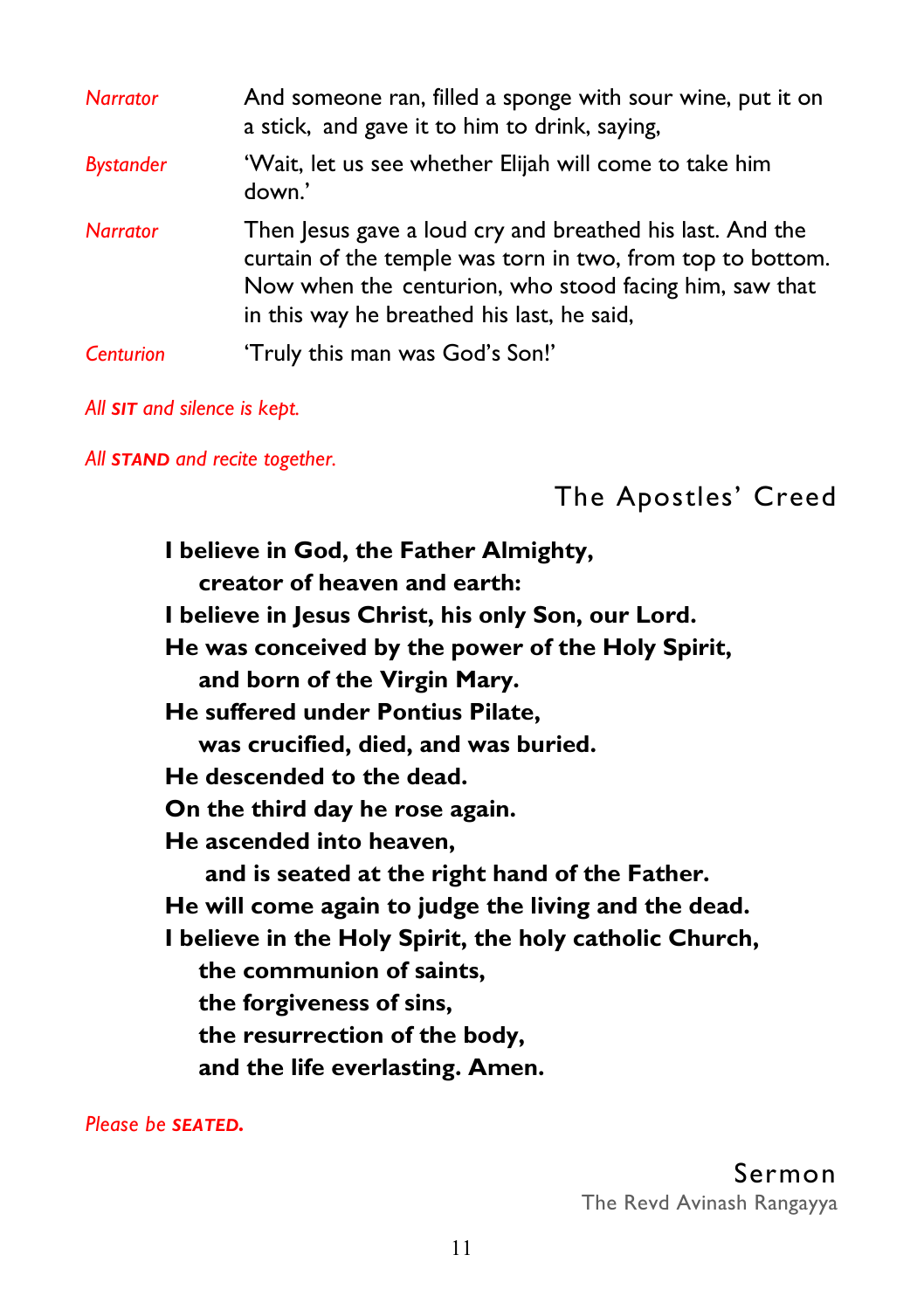## The Liturgy of the Sacrament

#### *All STAND.*

### The Peace

*The Celebrant offers a greeting of peace.*

Once we were far off, but now in union with Christ Jesus we have been brought near through the shedding of Christ's blood, for he is our peace.

The peace of the Lord be always with you

#### **and also with you.**

Let us offer one another a sign of peace.

*While remaining in your place, share the sign of peace with a namaste with your neighbour.* 

*At this time an offering will be received for the ministries of the Cathedral. Thank you for your generosity. All join in singing the hymn.* 

### Preparation of the Table

### Hymn at the Offertory | *# 620*

### Ride on! ride on in majesty!<br>
Tune: WINCHESTER NEW

### *All say* Offertory Prayer | *page 357*

#### *All join in singing.*

**Majesty, worship His Majesty; unto Jesus be glory, honour and praise. Majesty, kingdom, authority, flows from His throne unto His own, His anthem raise. So exalt lift up on high the name of Jesus, magnify, come glorify, Christ Jesus the King. Majesty, worship His majesty, Jesus who died, now glorified, King of all kings.** 

J. Hayford (b. 1934)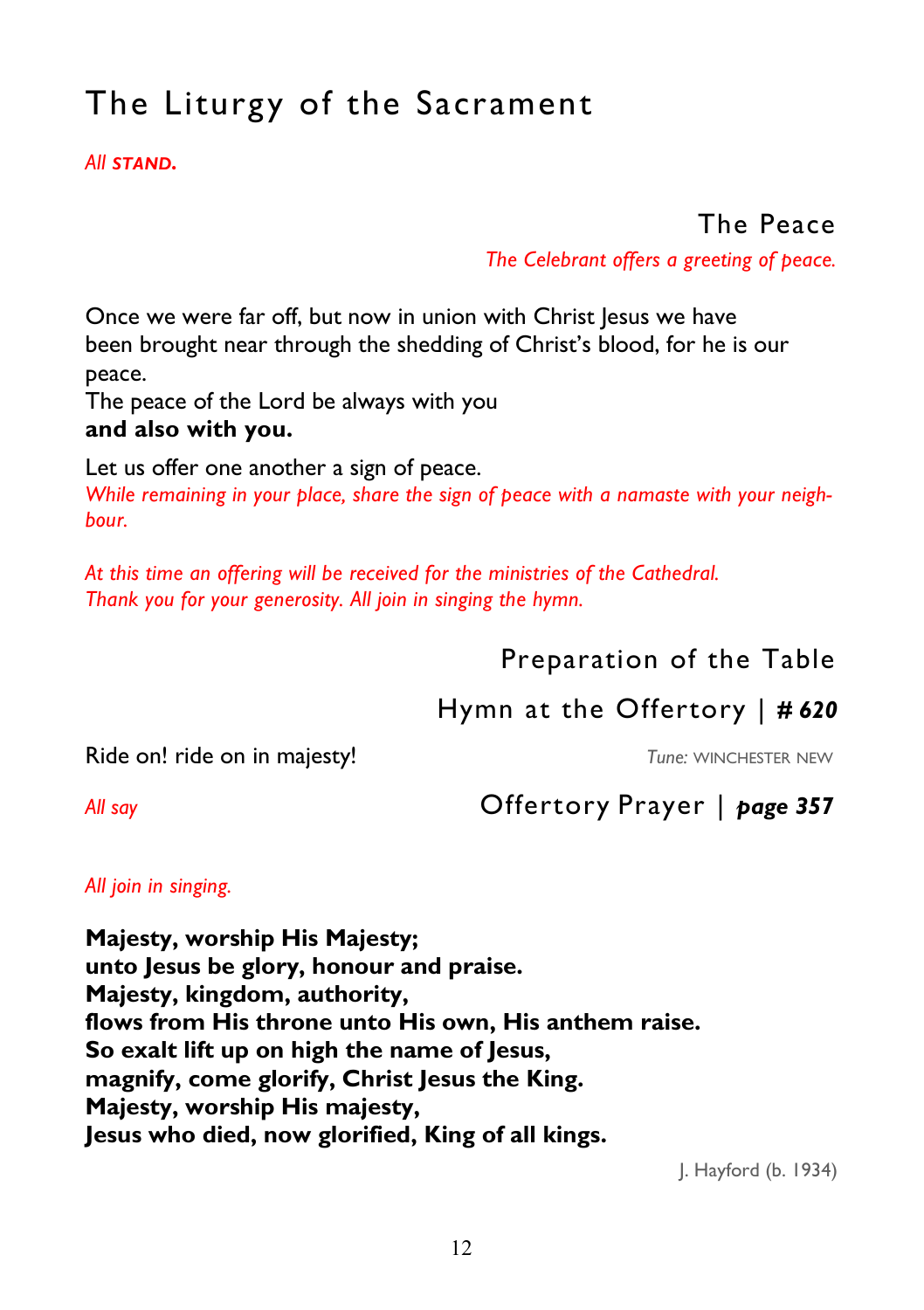#### *Kneel as able or remain seated.*

*Intercessor* Followers of Jesus, we journey this week with Christ celebrating the mystery of his passion, death, and resurrection. Seeking the saving transformation of the church and world, we pray: Be present to us, O Christ,

#### *All* **Our strength and our Redeemer.**

Sovereign Lord, who entered Jerusalem on a lowly donkey, make your way known among the nations, that all leaders would embrace humble service over empty power. Be present to us, O Christ,

#### **Our strength and our Redeemer.**

 Son of Man, who being deeply grieved asked your disciples to abide with you in your dark night, awaken your church that we might embody your steadfast love for the world. Be present to us, O Christ,

#### **Our strength and our Redeemer.**

 Prince of Peace, who in the face of betrayal remained constant in love, reveal your forgiveness and reconciliation that, from Jerusalem to the ends of the earth, the promise of your peace may be fulfilled. Be present to us, O Christ,  **Our strength and our Redeemer.** 

 Suffering Servant, who was mocked, beaten, and hanged on a cross to die, open our eyes to the ways we continue to abuse and neglect our sisters and brothers who live in trouble, sorrow, fear, need, sickness, and oppression, that we might repent and serve one another in love. Be present to us, O Christ,

#### **Our strength and our Redeemer.**

 Eternal One, you breathed your last that we might be united with you forever. Draw near to those who are dying and those who have died that they may be with you in paradise. Be present to us, O Christ,

#### **Our strength and our Redeemer.**

### *Presbyter* Holy God, you have established your rule over the human heart not by force but by the servant example of lesus Christ; receive our prayers as we seek to follow the way of the Cross. Move us by your Spirit to proclaim Christ Jesus with our lips and praise him with our lives. **Amen.**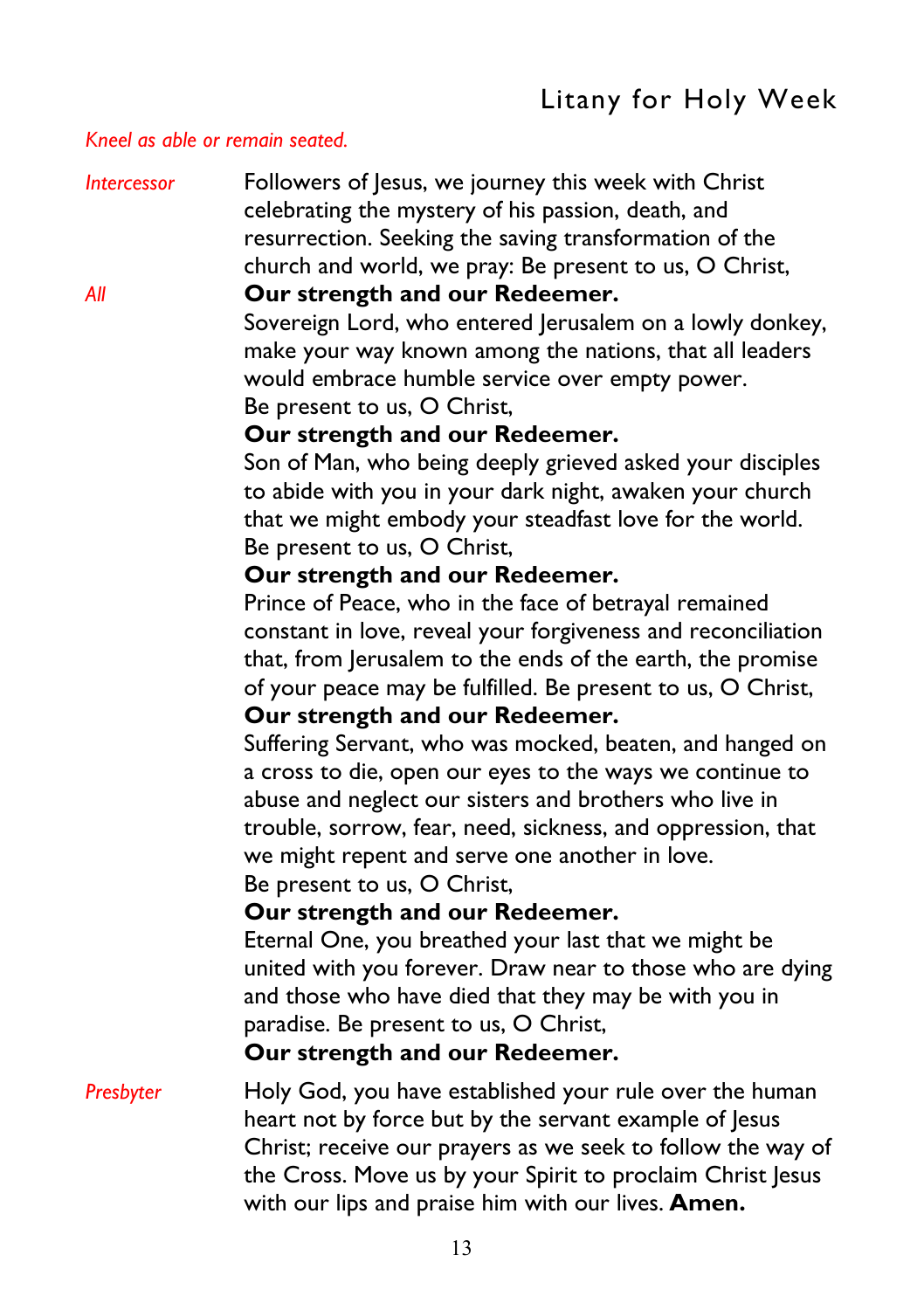### Preparation for Communion | *Page 361*

The Consecration | *Page 363* 

### The Communion | *Page 368*

*Communicants are requested to leave space on either side of them when they receive Communion.* 

*During the adminstration of Communion, the choir sings.* 

 Let Thy blood in mercy poured, Let Thy gracious body broken, Be to me, O gracious Lord, Of Thy boundless love the token. Thou didst give Thyself for me, Now I give myself to Thee.

 Thou didst die that I might live; Blessed Lord, Thou cam'st to save me; All that love of God could give Jesus by His sorrows gave me. Thou didst give Thyself for me, Now I give myself to Thee.

 By the thorns that crowned Thy brow, By the spear-wound and the nailing, By the pain and death I now claim, O Christ, Thy love unfailing. Thou didst give Thyself for me, Now I give myself to Thee.

 Wilt thou own the gift I bring? All my penitence I give Thee; Thou art my exalted King, Of Thy matchless love forgive me. Thou didst give Thyself to me, Now I give myself to Thee.

*Words:* John Brownlie (1857 – 1925) *Music:* Alfred V. Fedak (b. 1953)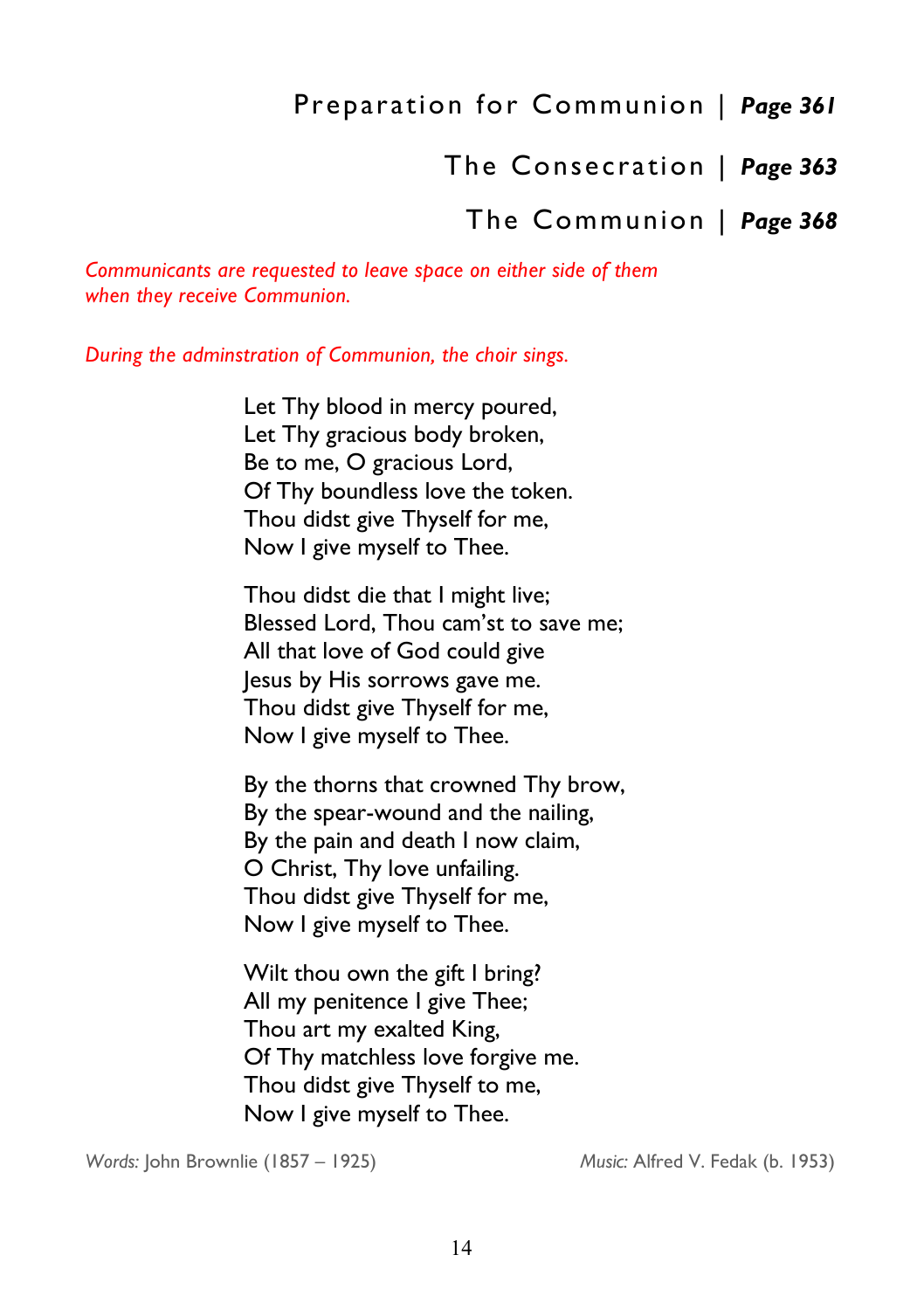### All **STAND** and say. **Prayer after Communion**

**Faithful God, may we who share this banquet glory in the cross of our Lord Jesus Christ, our salvation, life and hope, who reigns as Lord now and for ever. Amen**.

*All sing.* 

 **In Christ alone who took on flesh fullness of God in helpless babe! This gift of love and righteousness, scorned by the ones He came to save. Till on that cross as Jesus died, the wrath of God was satisfied; for every sin on Him was laid** –  **here in the death of Christ I live.** 

> The Blessing *The Presbyter*

Christ crucified draw you to himself, to find in him a sure ground for faith, a firm support for hope, and the assurance of sins forgiven; And the blessing of God almighty, † the Father, the Son and the Holy Spirit, be among you and remain with you always.**Amen.** 

*All join in singing the hymn at the closing.* 

Hymn at the Closing | *# 364* 

All hail the power of lesu's name *Tune: MILES LANE* 

Dismissal

*From the West Door the Presbyter says* 

Go in peace to love and serve the Lord.

### *All* **In the name of Christ. Amen.**

Toccata in d ('Dorian')J.S. Bach, *BWV 538*

Postlude